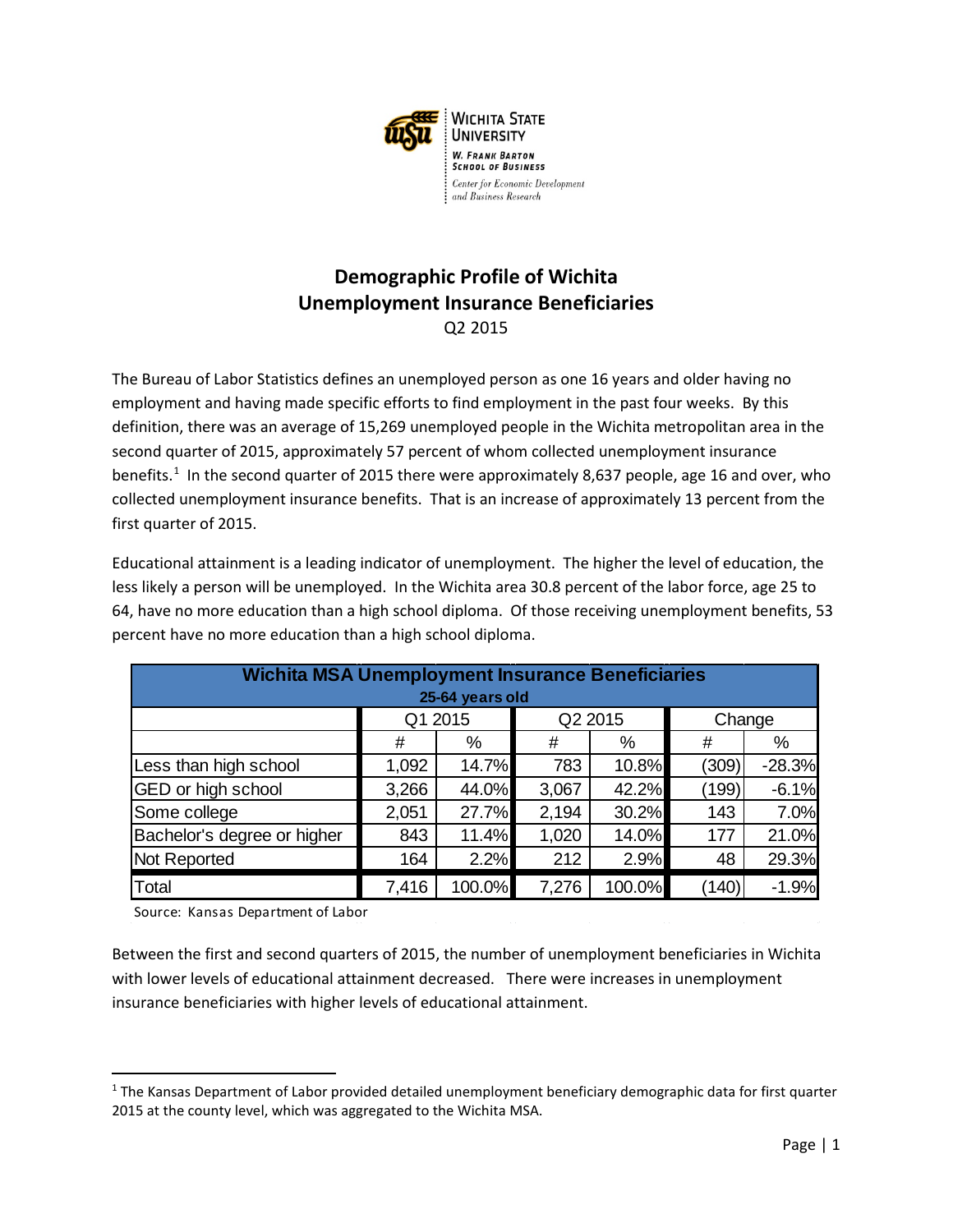

## **Gender**

In the second quarter, a person in the Wichita area receiving unemployment insurance benefits is 1.4 times more likely to be male as female. This is down from 1.9 times more likely to be a male than a female in the first quarter of 2015. This shift can be attributed to seasonal adjustments in education and construction employment.



Source: Kansas Department of Labor, U.S. Census Bureau, \*Persons 16 years and over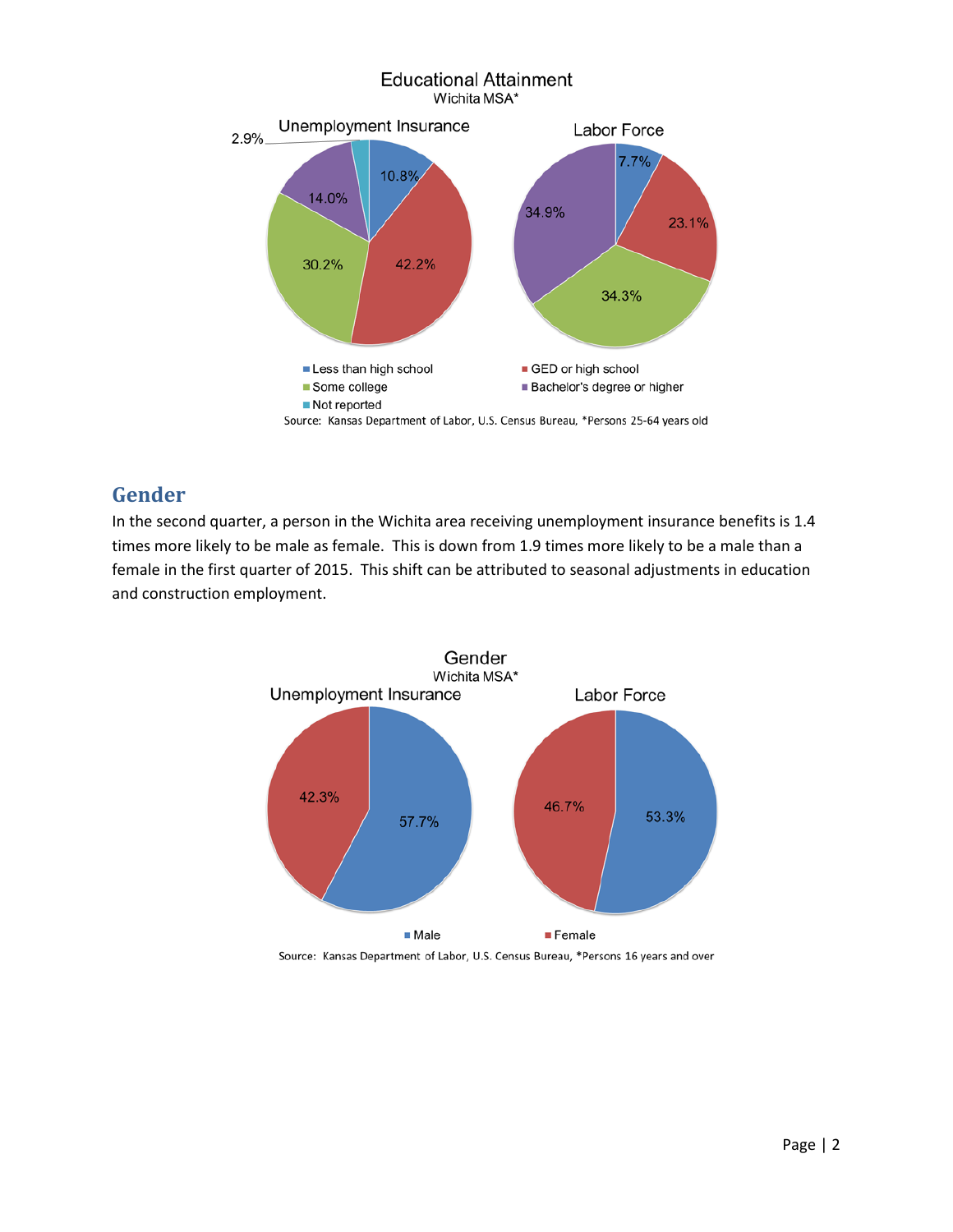| <b>Wichita MSA Unemployment Insurance Beneficiaries</b> |         |         |         |       |        |                           |  |  |
|---------------------------------------------------------|---------|---------|---------|-------|--------|---------------------------|--|--|
| by Gender and Education                                 |         |         |         |       |        |                           |  |  |
| <b>16 Years and over</b>                                |         |         |         |       |        |                           |  |  |
| <b>Female</b>                                           | Q1 2015 |         | Q2 2015 |       | Change |                           |  |  |
|                                                         | #       | %       | #       | $\%$  | #      | $\%$                      |  |  |
| Less than high school                                   | 294     | 3.8%    | 379     | 4.4%  | 85     | 28.9%                     |  |  |
| GED or high school                                      | 1,066   | 13.6%   | 1,441   | 16.7% | 375    | 35.2%                     |  |  |
| Some college                                            | 913     | 11.7%   | 1,237   | 14.3% | 324    | 35.5%                     |  |  |
| Bachelor's degree or higher                             | 372     | 4.8%    | 516     | 6.0%  | 144    | 38.7%                     |  |  |
| Not Reported                                            | 52      | 0.7%    | 79      | 0.9%  | 27     | 51.9%                     |  |  |
|                                                         |         |         |         |       |        |                           |  |  |
| Total                                                   | 2,697   | 34.5%   | 3,652   | 42.3% | 955    |                           |  |  |
| <b>Male</b>                                             |         | Q1 2015 | Q2 2015 |       | Change |                           |  |  |
|                                                         | #       | %       | #       | %     | #      | %                         |  |  |
| Less than high school                                   | 1,041   | 13.3%   | 570     | 6.6%  | (471)  |                           |  |  |
| GED or high school                                      | 2,279   | 29.1%   | 2,354   | 27.3% | 75     | 35.4%<br>$-45.2%$<br>3.3% |  |  |
| Some college                                            | 1,182   | 15.1%   | 1,307   | 15.1% | 125    | 10.6%                     |  |  |
| Bachelor's degree or higher                             | 508     | 6.5%    | 588     | 6.8%  | 80     | 15.7%                     |  |  |
| Not Reported                                            | 121     | 1.5%    | 166     | 1.9%  | 45     | 37.2%                     |  |  |

Source: Kansas Department of Labor

### **Age**

 $\overline{a}$ 

The age distribution of people receiving unemployment benefits remained approximately the same between the first and second quarters of 2015. There are marginally fewer people 45 and over receiving unemployment benefits, 38.9 percent, down from 39.6 percent in the first quarter.

As would be expected, the majority of people receiving unemployment benefits are in the working age population between 25 and 64 years old. Younger working adults, between 25 and 44 years old, are more likely to be receiving unemployment benefits than older working adults, between 45 and 64 years old, at 61.1 percent and 38.9 percent, respectively.<sup>[2](#page-2-0)</sup>

<span id="page-2-0"></span> $2$  It should be noted that it is possible a significant portion of the unemployed not receiving benefits would be younger adults. The Census Bureau estimates the unemployment rate for 16 to 19 year olds in the Wichita area to be 29.0 percent, and 13.7 percent for 20 to 24 year olds. American Community Survey 2009-2013 5-year estimates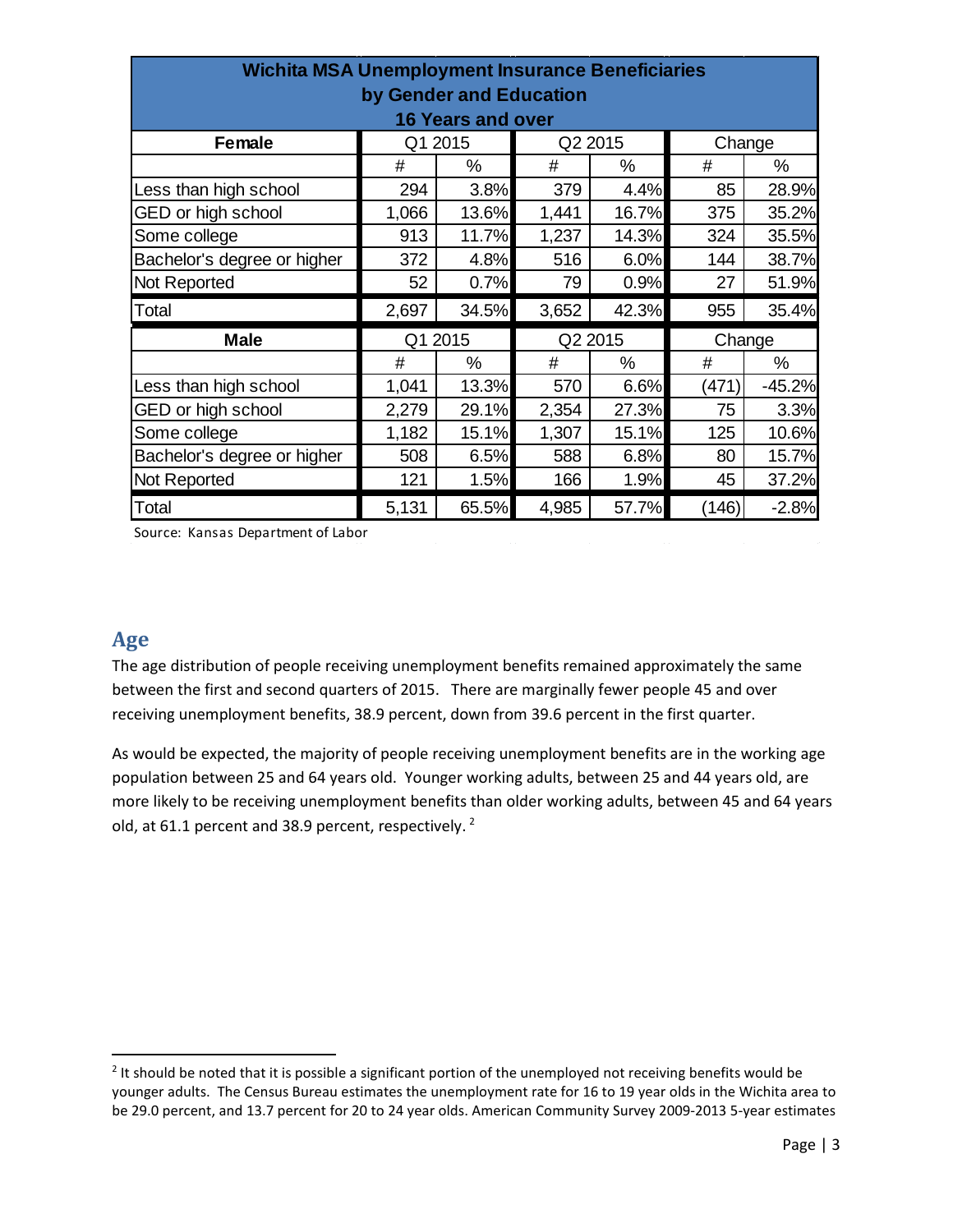| Wichita MSA Unemployment Insurance Beneficiaries by Age and Education<br>16 years and over |          |          |          |             |        |  |  |
|--------------------------------------------------------------------------------------------|----------|----------|----------|-------------|--------|--|--|
|                                                                                            | 16 to 24 | 25 to 44 | 45 to 64 | 65 and over | Total  |  |  |
| Less than high school                                                                      | 1.6%     | 5.4%     | 3.7%     | 0.4%        | 11.0%  |  |  |
| GED or high school                                                                         | 6.9%     | 20.3%    | 15.2%    | 1.6%        | 43.9%  |  |  |
| Some college                                                                               | 3.2%     | 16.0%    | 9.4%     | 0.9%        | 29.5%  |  |  |
| Bachelor's degree or higher                                                                | 0.4%     | 6.2%     | 5.6%     | 0.6%        | 12.8%  |  |  |
| Not Reported                                                                               | 0.2%     | 1.0%     | 1.5%     | 0.2%        | 2.8%   |  |  |
| Total                                                                                      | 12.2%    | 48.8%    | 35.4%    | 3.5%        | 100.0% |  |  |

Source: Kansas Department of Labor Totals may not sum due to rounding.

However, age is not a strong indicator of who is likely to be a beneficiary of unemployment insurance in the Wichita labor force. The age distribution of people receiving unemployment insurance closely resembles the age distribution in the labor force. For all age groups, the number of people receiving unemployment benefits decreases with higher levels of educational attainment.



Source: Kansas Department of Labor, U.S. Census Bureau

#### **Race**

A person receiving unemployment benefits in the Wichita area is 2.5 times more likely to be white than of a minority race. However, there is a disproportionately higher level of minority workers receiving unemployment benefits when compared to the labor force in the Wichita area. Minority workers account for 14.2 percent of the labor force and 28.8 percent of unemployment insurance beneficiaries. For all races, the number of people receiving unemployment benefits decreased with higher levels of